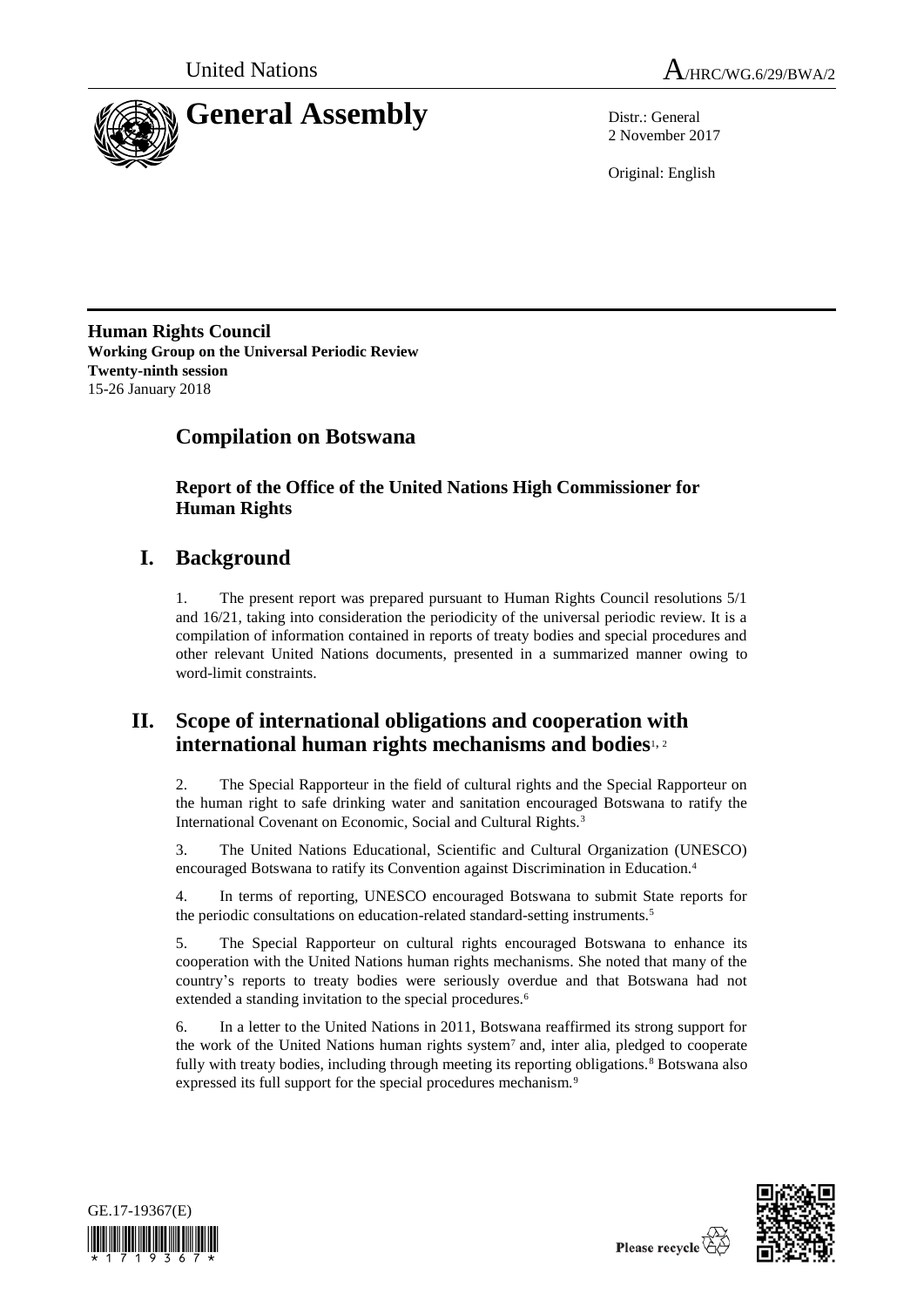## **III. National human rights framework**<sup>10</sup>

7. UNESCO stated that the Constitution of Botswana did not guarantee the right to education. <sup>11</sup> It recommended that Botswana enshrine the right to education in its Constitution.<sup>12</sup>

8. The Committee on the Elimination of Discrimination against Women recommended that Botswana provide, in its next periodic report, additional information on actions taken to repeal section 15 (4) of the Constitution, in order to end violations of women's rights with respect to adoption, marriage, divorce, burial and devolution of property on death and other matters of personal law.<sup>13</sup>

9. The Special Rapporteur on cultural rights welcomed the ongoing efforts towards the establishment of a national human rights institution and stated that all efforts should be made to ensure compliance with the principles relating to the status of national institutions for the promotion and protection of human rights (Paris Principles) as well as ownership of the institution by the people through, in particular, wide consultations as well as the effective and informed participation of non-governmental organizations in the discussions on the final design and establishment of the institution. 14

10. In 2011, Botswana expressed its commitment to the creation of a national human rights institution in line with the Paris Principles.<sup>15</sup>

## **IV. Implementation of international human rights obligations, taking into account applicable international humanitarian law**

### **A. Cross-cutting issues**

#### **1. Equality and non-discrimination**<sup>16</sup>

11. The Special Rapporteur on cultural rights called for the review of section 15 of the Constitution of Botswana, 1996 (as amended up to 2006), in particular, sub-sections 4 (c) and (d) and 9 (a), in order to eliminate exceptions to the principle of non-discrimination that were not in compliance with international human rights treaties.<sup>17</sup>

#### **2. Development, the environment and business and human rights**

12. The Special Rapporteur on cultural rights stated that Botswana must be commended for its efforts and achievements in the areas of development and poverty reduction. She stated that important policies geared towards nation-building had been implemented and efforts to recognize, value and take benefit from the rich cultural diversity of the country had been developed.<sup>18</sup>

13. While commending Botswana for its approach to conservation and development that recognized the rights of local people to manage and benefit from the management and use of natural resources through community-based natural resource management, the Special Rapporteur encouraged the Government to increase its efforts in that regard, empower the communities concerned and build their capacity, in particular in the tourism industry.<sup>19</sup>

14. While understanding the concerns expressed by the Government regarding the need to protect its rich biodiversity and its policy to ensure the economic transition of local communities through their participation in tourism activities, the Special Rapporteur recommended that the Government fully abide by its obligation to respect and protect cultural rights, particularly the strong cultural dimension of hunting and harvesting, through thorough consultations and discussions with the communities concerned.20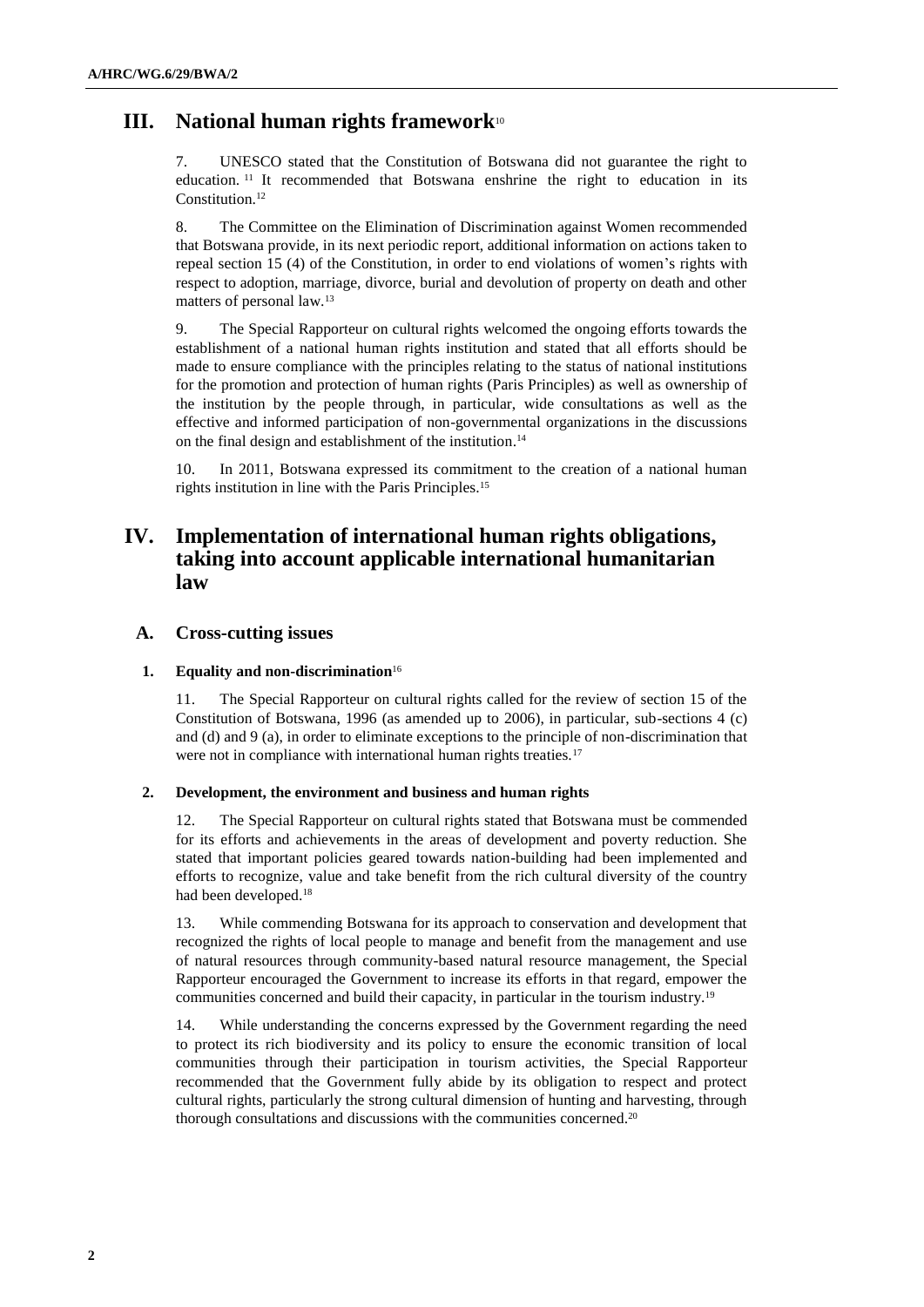## **B. Civil and political rights**

#### **1. Administration of justice, including impunity and the rule of law**<sup>21</sup>

15. The Special Rapporteur on cultural rights stated that Botswana strived to maintain a delicate balance between customary law and common law.<sup>22</sup> Botswana had acknowledged that the challenge of reviewing laws and practices that were inconsistent with the full enjoyment of constitutional rights and international standards, and that the dual system comprising customary law and common law must be regularly reviewed to remove contradictions and inconsistencies.<sup>23</sup> All courts could administer customary law, including customary courts developed in connection with the *kgotla* system (traditional community meetings) and operating under the authority of chiefs or headmen. Customary courts dealt with criminal and civil cases of limited extent, with possible appeals to the Customary Court of Appeal and then the High Court. Under the Customary Law Act, 1969, tribal customary law was valid to the extent that it was not incompatible with the provisions of any written law or contrary to morality, humanity or natural justice.<sup>24</sup>

16. The Special Rapporteur was concerned that the adjudication system in which judgment was handed down by a *kgosi* (traditional chief) led to the imposition of the customary law of the dominant tribe in civil matters within a given tribal territory. While welcoming the fact that adjudication by customary courts in criminal matters were to be based on the Penal Code, the Special Rapporteur was concerned that traditional chiefs or the tribal administration were not required to have any particular training in that respect.<sup>25</sup>

#### **2. Fundamental freedoms and the right to participate in public and political life**<sup>26</sup>

17. UNESCO stated that defamation was a criminal offence pursuant to sections 192 to 199 of the Penal Code. It recommended that Botswana decriminalize defamation and make provision for such conduct in a civil code.<sup>27</sup>

18. The Special Rapporteur on cultural rights stated that, while constitutional and legislative reforms had provided for greater participation by historically underrepresented groups in the *Ntlo ya Dikgosi* (House of Chiefs) that served as an advisory body to Parliament, the Government should continue working to ensure that those groups were in fact effectively represented in that institution, with due regard to the traditional leadership structures and the practices of all the tribes in Botswana.<sup>28</sup>

#### **C. Economic, social and cultural rights**

#### **1. Right to an adequate standard of living**<sup>29</sup>

19. The Special Rapporteur on water and sanitation recommended that the Government adopt the Botswana National Water Policy to comprehensively approach water and sanitation issues, guided by the principles and normative content of the human rights to water and sanitation. The policy should include a long-term strategy to manage water resources in a sustainable manner, taking into account a predicted increase in water stress. The Special Rapporteur recommended that the Government, inter alia, adopt measures to improve the treatment of water; introduce a systematic monitoring system for water quality; adopt measures to protect the poor and people living in vulnerable situations from water rationing; and review the tariff system in order to balance sustainability and affordability of water and sanitation services, particularly for the poor.<sup>30</sup>

### **2. Right to health**<sup>31</sup>

20. The Special Rapporteur on water and sanitation recommended that the Government take into consideration that children, pregnant women and people with chronic diseases were particularly vulnerable to illnesses, such as diarrhoea, when there was insufficient water.<sup>32</sup>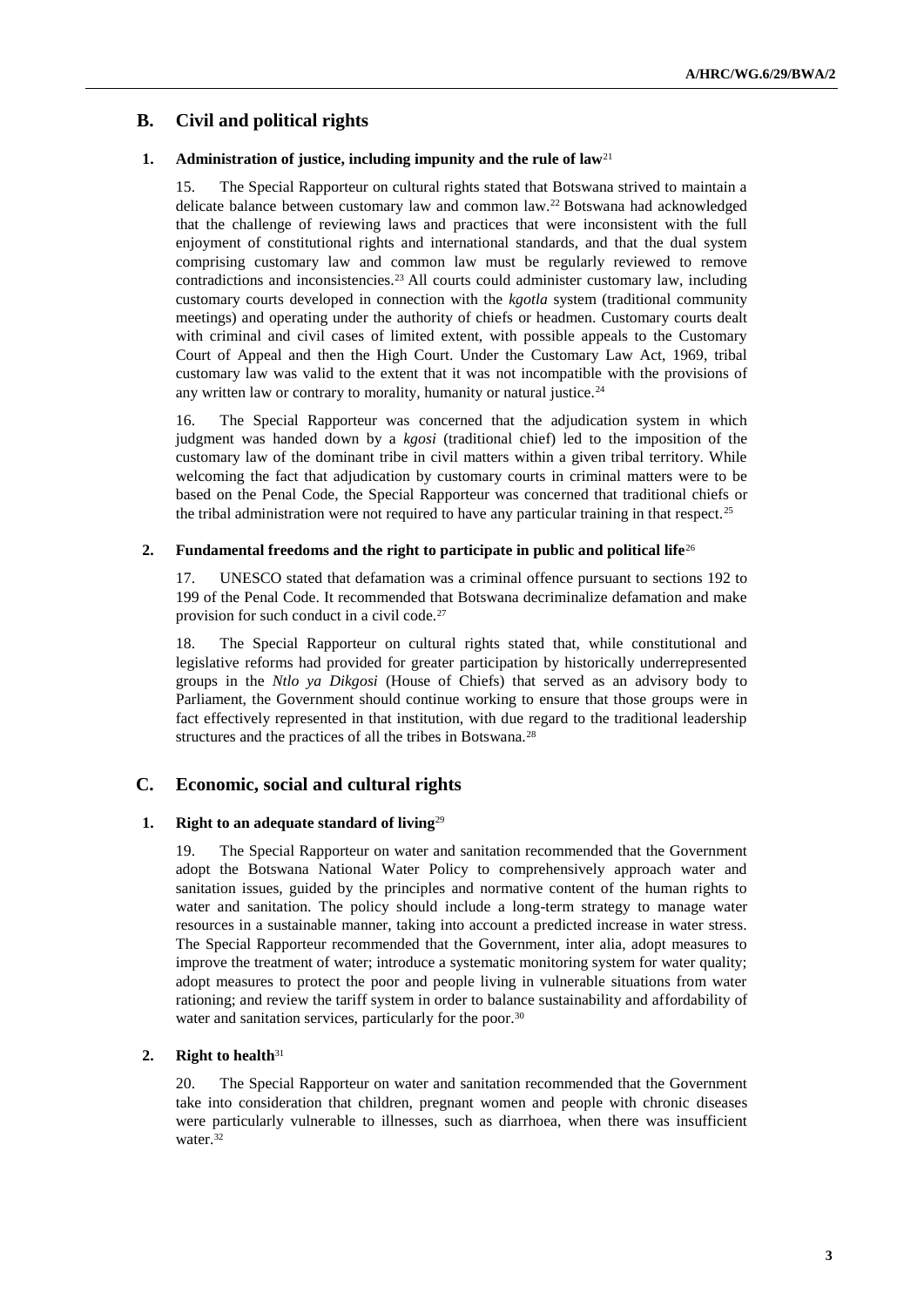#### **3. Right to education**<sup>33</sup>

21. UNESCO stated that, despite the education pillar of "Vision 2016", the quality of education was on the decline and the education system remained monolingual. Botswana had since created "Vision 2036", which included education and skills development through the adoption of a national transformation strategy.<sup>34</sup>

22. UNESCO stated that the Education and Training Sector Strategic Plan had been adopted in 2015. The plan contained goals to, inter alia, increase access, equity and quality in early childhood care and education, increase access to quality basic primary education and improve gender equality, especially in tertiary education.<sup>35</sup>

23. UNESCO noted that Botswana was a State party to the Convention concerning the Protection of the World Cultural and Natural Heritage (1972) and the Convention for the Safeguarding of the Intangible Cultural Heritage (2003), and encouraged it to fully implement the relevant provisions that promoted access to and participation in cultural heritage. Botswana should give due consideration to the participation of communities, practitioners, cultural actors and non-governmental organizations from the civil society as well as vulnerable groups (minorities, indigenous peoples, migrants, refugees, young people and persons with disabilities) and ensure that equal opportunities were given to women and girls to address gender disparities.<sup>36</sup>

24. The Special Rapporteur on cultural rights stated that cultural rights, including linguistic rights, should be respected and protected within the education system. Provisions should be made to enable minority groups to learn and to be taught in their mother tongue as well as in the official State languages.<sup>37</sup> The Special Rapporteur called on Botswana to adopt measures in the field of education aimed at encouraging the knowledge of the history, culture and traditions of all the tribes and communities in the country, and to enhance the capacity of teachers to develop extracurricular activities in the language of and according to the culture of minority groups.<sup>38</sup>

### **D. Rights of specific persons or groups**

#### **1. Women**<sup>39</sup>

25. The Special Rapporteur on water and sanitation stated that Botswana should increase the participation of women in decision-making on water and sanitation-related matters and take special measures to reduce the disproportionate burden on women caused by the lack of access to water and sanitation.<sup>40</sup>

#### 2. **Children**<sup>41</sup>

26. The Special Rapporteur on water and sanitation stated that Botswana should improve access to water, sanitation and hygiene in schools and, in particular, install menstrual hygiene management systems in all schools, as well as in health centres.<sup>42</sup>

27. The Office of the United Nations High Commissioner for Refugees (UNHCR) stated that a significant number of rejected asylum seekers detained at the facility referred to as CII (centre for illegal immigrants) were children. It recommended that Botswana, inter alia, release the children and ensure durable solutions that were in their best interests.<sup>43</sup>

#### **3. Minorities and indigenous peoples**<sup>44</sup>

28. The Special Rapporteur on cultural rights stated that many people felt excluded from the main society and lacked recognition of their cultural heritage and distinct ways of life. She expressed concern about the strong imbalance in recognition and power between Tswana and non-Tswana communities, a system inherited from the colonial past that greatly influenced the realization of cultural rights in the country. She stated that Botswana needed to engage in a new era of nation-building that fully reflected, built upon and celebrated its rich cultural diversity. From a cultural rights-based perspective, that implied equal recognition and acknowledgement of the country's various communities and the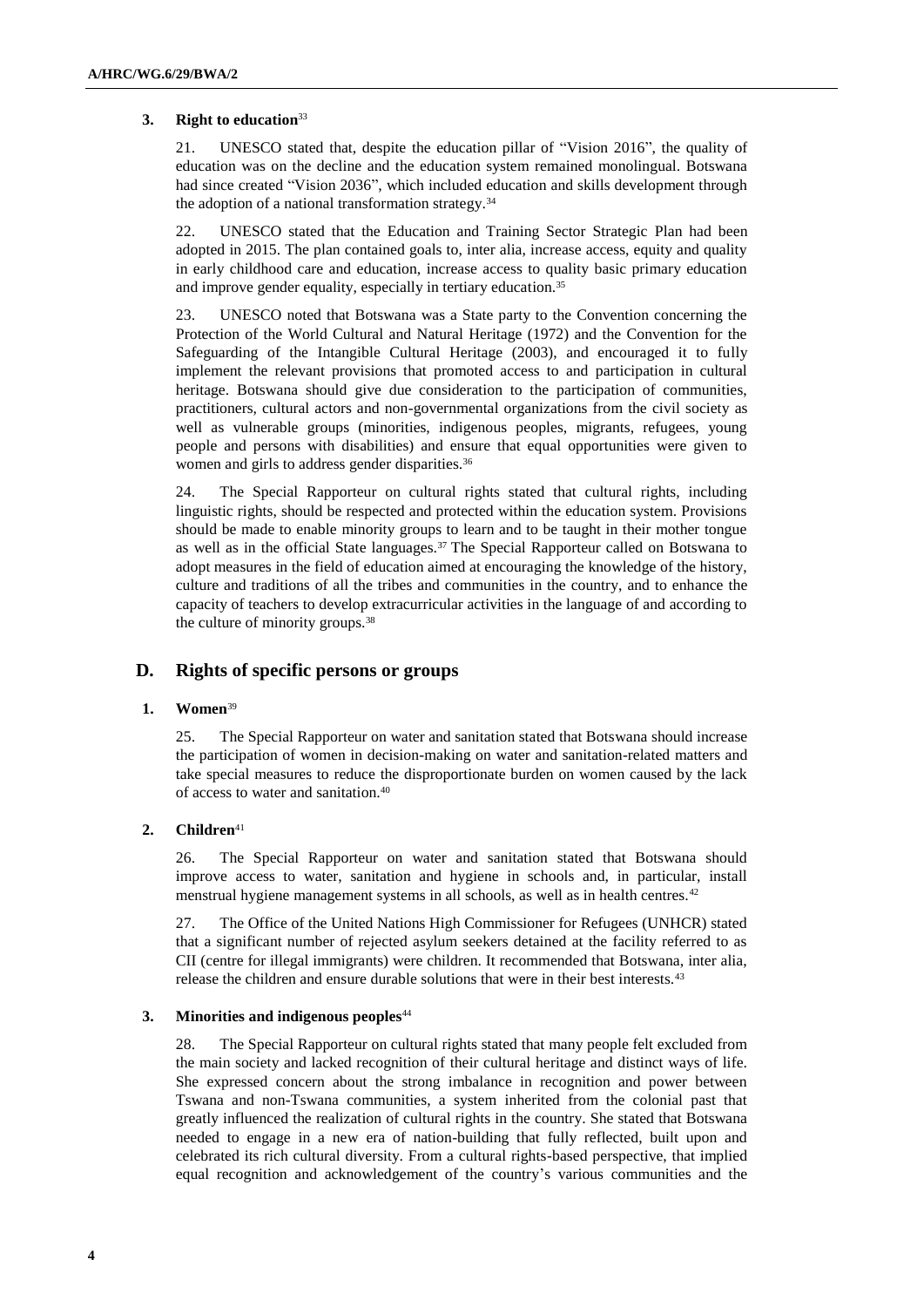diverse ways in which people related to their environment and natural resources, as well as their land, and their varied approaches to development.<sup>45</sup>

29. While noting that the *kgotla* system was an important institution for consultation at the local level and had enabled communities to remain the guardians of their cultural heritage, the Special Rapporteur recommended that Botswana enhance the capacity of the *kgotla* system to take on board marginalized groups and people, such as women and minorities, and recognize and respect the cultural patterns and traditional leadership structures of non-Tswana communities.<sup>46</sup> She also recommended that Botswana ensure the implementation of the Bogosi Act, 2008, in a transparent manner and that communities applying for recognition as tribes be kept duly informed of the procedure followed and the steps taken by the Ministry.<sup>47</sup>

30. The Special Rapporteur noted that the Central Kalahari Game Reserve had been established in 1961 to protect the wildlife and to serve as a place of sanctuary for the San peoples, where they could live their traditional hunter/gatherer way of life. Following the 1985 decision by the Government to relocate the communities outside the reserve, some residents who had been forcefully relocated instituted legal proceedings to enforce their right to live on their land. In 2006, the High Court ruled that their eviction had been unlawful and unconstitutional. <sup>48</sup> The Special Rapporteur recommended that the Government engage with the San people, in particular on community-based natural resource management and tourism in the reserve.<sup>49</sup>

#### **4. Migrants, refugees, asylum seekers and internally displaced persons**<sup>50</sup>

31. Referring to recommendations that had been supported by Botswana, <sup>51</sup> UNHCR stated that the reservation by Botswana to article 26 of the 1951 Convention relating to the Status of Refugees concerning freedom of movement, which was enforced through a policy that required all asylum seekers and refugees to reside in Dukwi refugee camp, remained a significant gap in the country's legal framework. Reservations were also made to article 17 of the 1951 Convention thus denying refugees and asylum seekers the right to work. UNHCR recommended that Botswana withdraw the reservations, amend the encampment policy and provide work permits to and decent work opportunities for asylum seekers and refugees.<sup>52</sup>

32. UNHCR stated that, despite its reservation to article 34 of the 1951 Convention, in the past, Botswana had had significant success with the naturalization of refugees. However, recently, refugees had faced difficulties in applying for naturalization. UNHCR recommended that Botswana withdraw the reservation and allow refugees, particularly those with ties to Botswana, to be naturalized.<sup>53</sup>

33. UNHCR stated that the members of the Refugee Advisory Committee that determined refugee status often did not have expertise in refugee law. In addition, the Refugee Act did not establish an appeal mechanism independent of the authority that made the initial decision. The Minister of Justice, Defence and Security had the discretion to review first instance decisions. UNHCR recommended that Botswana, inter alia, provide legal and procedural safeguards for asylum seekers, including during the refugee status determination process.<sup>54</sup>

34. UNHCR stated that Botswana applied a stringent policy regarding the concept of "first country of asylum" and "safe third country" that affected all asylum seekers who transited through another country. UNHCR recommended that Botswana refrain from declaring asylum applications inadmissible on the sole basis of "first country of asylum" or "safe third country".<sup>55</sup>

#### **5. Stateless persons**<sup>56</sup>

35. UNHCR stated that, while Botswana was a State party to many universal and regional conventions that recognized the right to nationality, the consequential commitment was not fully reflected in domestic law. There was no legal guarantee for children born in Botswana and who would otherwise be stateless to acquire Botswana nationality, nor was there any law protecting foundlings. UNHCR recommended that Botswana accede to the 1961 Convention on the Reduction of Statelessness and amend section 4 of the Citizenship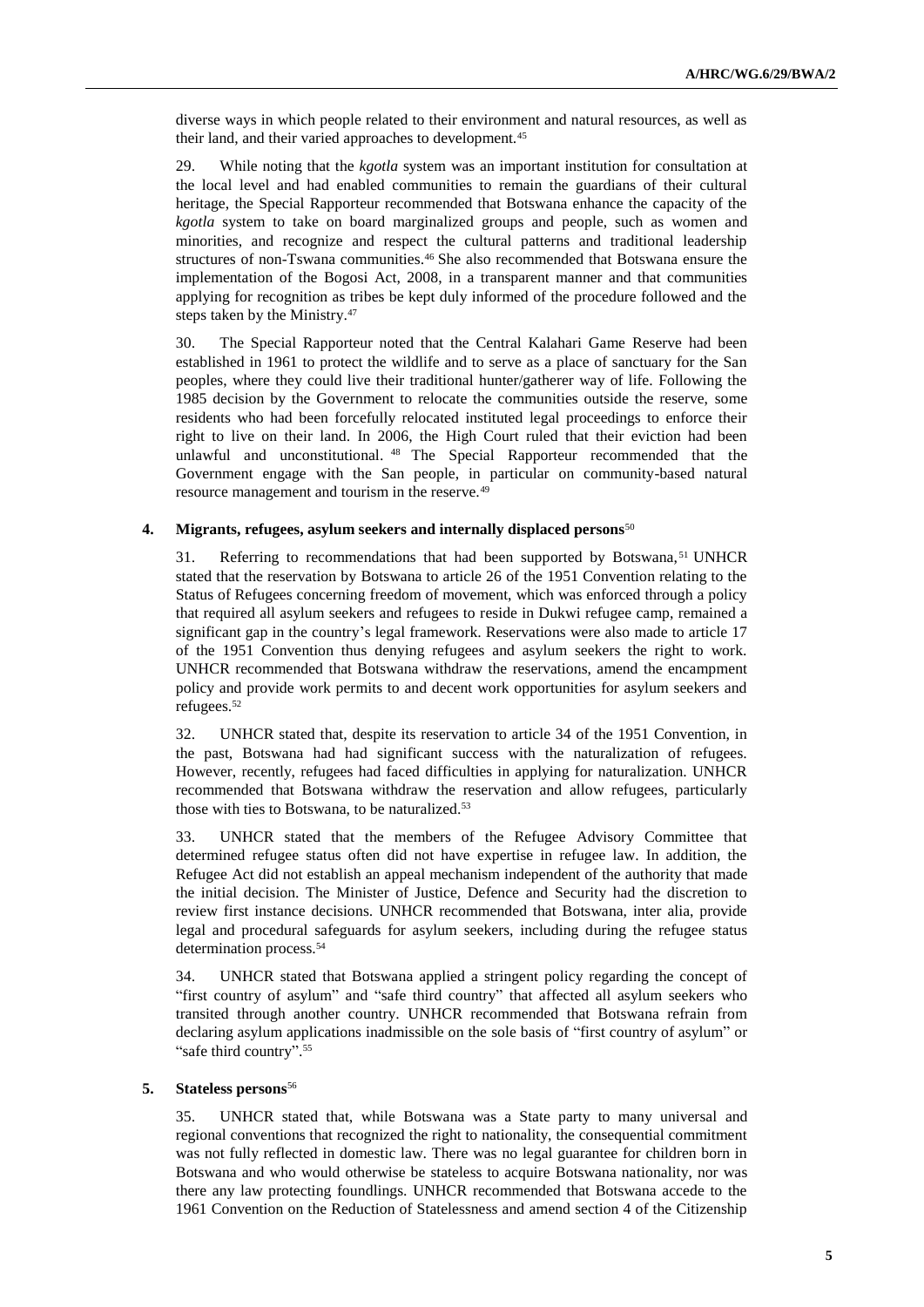Act, 1998, and the Citizenship Regulations, 2004, to grant nationality at birth to any child born in Botswana who would otherwise be stateless and to foundlings.<sup>57</sup>

#### *Notes*

- <sup>1</sup> Tables containing information on the scope of international obligations and cooperation with international human rights mechanisms and bodies for Botswana are available at [www.ohchr.org/EN/Countries/AfricaRegion/Pages/BWIndex.aspx.](http://www.ohchr.org/EN/Countries/AfricaRegion/Pages/BWIndex.aspx)
- <sup>2</sup> For relevant recommendations, see A/HRC/23/7 and Corr.1, paras. 115.44-115.45, 115.88, 116.1-116.12, 116.14-116.24, 116.31-116.34 and 117.1.
- <sup>3</sup> See A/HRC/31/59/Add.1, para. 80; and A/HRC/33/49/Add.6, para. 6.
- <sup>4</sup> See UNESCO submission for the universal periodic review of Botswana, para. 11; and p. 5, recommendation 1.
- 5 Ibid., para. 3; and p. 5, recommendation 6.
- <sup>6</sup> See A/HRC/31/59/Add.1, para. 4.
- <sup>7</sup> See A/65/732, annex, para. 5.
- 8 Ibid., paras. 15 and 20.
- 9 Ibid., para. 14.
- <sup>10</sup> For relevant recommendations, see A/HRC/23/7 and Corr.1, paras. 115.1-115.22, 115.38, 115.40, 115.42-115.43, 115.52, 115.54, 115.92, 116.13 and 117.27.
- <sup>11</sup> See UNESCO submission, para. 1.
- <sup>12</sup> Ibid., p. 5, recommendation 2.
- <sup>13</sup> See letter dated 19 March 2013 from the Rapporteur for Follow-up on Concluding Observations of the Committee on the Elimination of Discrimination against Women addressed to the Permanent Representative of Botswana to the United Nations Office and other international organizations in Geneva. Available at [http://tbinternet.ohchr.org/Treaties/CEDAW/](http://tbinternet.ohchr.org/Treaties/CEDAW/Shared%20Documents/BWA/INT_CEDAW_FUL_BWA_13420_E.pdf)
- [Shared%20Documents/BWA/INT\\_CEDAW\\_FUL\\_BWA\\_13420\\_E.pdf.](http://tbinternet.ohchr.org/Treaties/CEDAW/Shared%20Documents/BWA/INT_CEDAW_FUL_BWA_13420_E.pdf)
- <sup>14</sup> See A/HRC/31/59/Add.1, para. 82.
- <sup>15</sup> See A/65/732, annex, para. 17.
- <sup>16</sup> For relevant recommendations, see A/HRC/23/7 and Corr.1, paras. 115.41*,* 116.35 and 117.2-117.3.
- <sup>17</sup> See A/HRC/31/59/Add.1, para. 81.
- <sup>18</sup> Ibid., para. 75.
- <sup>19</sup> Ibid., para. 87.
- <sup>20</sup> Ibid., para. 88.
- <sup>21</sup> For relevant recommendations, see A/HRC/23/7 and Corr.1, paras. 115.75-115.76*,* 115.93, 116.25- 116.29 and 117.39.
- <sup>22</sup> See A/HRC/31/59/Add.1, para. 17.
- <sup>23</sup> Ibid., para. 19.
- <sup>24</sup> Ibid., para. 21.
- <sup>25</sup> Ibid., para. 24.
- <sup>26</sup> For the relevant recommendation, see A/HRC/23/7 and Corr.1, para. 115.78.
- <sup>27</sup> See UNESCO submission, paras. 5 and 15.
- <sup>28</sup> See A/HRC/31/59/Add.1, paras. 26 and 83.
- <sup>29</sup> For relevant recommendations, see A/HRC/23/7 and Corr.1, paras. 115.23 and 115.25-115.32.
- <sup>30</sup> A/HRC/33/49/Add.6, pp. 5-9, "Recommendations".
- <sup>31</sup> For relevant recommendations, see A/HRC/23/7 and Corr.1, paras. 115.24, 115.33, 115.35, 115.80-115.82 and 116.39.
- <sup>32</sup> See A/HRC/33/49/Add.6, para. 13.
- <sup>33</sup> For relevant recommendations, see A/HRC/23/7 and Corr.1**,** paras. 115.36-115.37 and 115.84-115.87.
- <sup>34</sup> See UNESCO submission, paras. 13-14.
- <sup>35</sup> Ibid., para. 14.
- <sup>36</sup> Ibid., para. 17.
- <sup>37</sup> See A/HRC/31/59/Add.1, para. 85.
- <sup>38</sup> Ibid., para. 86.
- <sup>39</sup> For relevant recommendations, see A/HRC/23/7 and Corr.1, paras. 115.46-115.51, 115.53, 115.55-115.58, 115.61-115.73 and 117.26.
- <sup>40</sup> See A/HRC/33/49/Add.6, p. 8, para. (o).
- <sup>41</sup> For relevant recommendations, see A/HRC/23/7 and Corr.1, paras. 115.34, 115.39, 115.79, 116.30 and 117.22-117.25.
- <sup>42</sup> See A/HRC/33/49/Add.6, p. 8, para. (p).
- <sup>43</sup> Office of the United Nations High Commissioner for Refugees (UNHCR) submission for the universal periodic review of Botswana, p. 3.